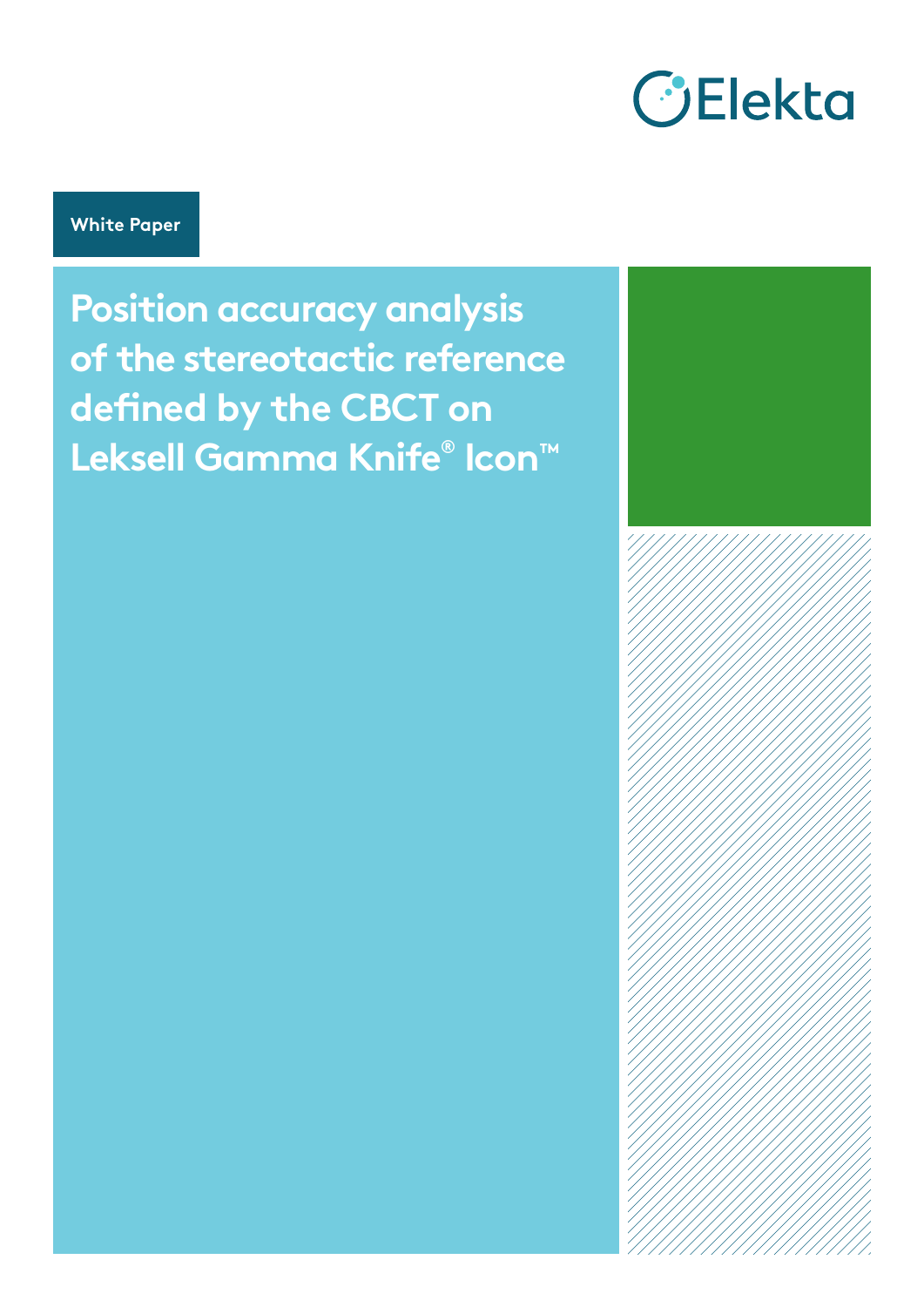## **Introduction**

**An image guidance system based on Cone Beam CT (CBCT) is included in Leksell Gamma Knife® IconTM. The imaging system is designed to be used for setting the stereotactic reference and to verify patient positioning for treatment. Using the CBCT system for defining the stereotactic reference puts high demand on the accuracy as well as repeatability of the system.** 

## **Method**

To determine the accuracy of the stereotactic reference a propagation analysis is performed. In this analysis, each subcomponent of the imaging and radiation delivery systems is measured and modeled.

There are several components that contribute to the uncertainty, e.g., mechanical tolerances, calibration tool uncertainties and algorithmic sensitivity to non-ideal input.

The model is compared to the real system where a specifically designed end-to-end tool is used to determine the geometric accuracy of the system.

The analysis is limited to the accuracy of the CBCT as a stereotactic reference. Uncertainties in co-registration, other imaging modalities and planning are excluded from the analysis.

## **CBCT to Leksell® coordinate transform**

The CBCT image volume defines the stereotactic Leksell coordinates in a treatment plan, therefore this puts high requirements on accuracy, calibration and system repeatability.

To find the transform between the uncalibrated CBCT image and the radiation delivery system, a special calibration tool has been developed (Figure 1).



**Figure 1.** The CBCT-to-Leksell transform tool.

The tool has six ball bearings with measured coordinates in the Leksell coordinate system. The tool is scanned by the CBCT system. To avoid reconstruction artifacts, an algorithm that uses projection images of the CBCT finds the transform between the reconstructed CBCT image coordinate system and the Leksell coordinate system.

## **Sources of uncertainties**

There are many different sources of uncertainties that contribute to the total uncertainty in positioning. To investigate how these errors sum up, a propagation model has been developed in which each of the known errors is simulated.

The model simulates the calibration steps (including a C-arm geometric calibration), the CBCT-to-Leksell transform discussed above, and the imaging of the patient. Moreover, the model takes temperature at calibration and patient imaging into account. It also includes flexing of the system due to variation in patient weights.

For the calibration the propagation model uses the algorithms in the actual CBCT system.

Furthermore, the propagation model also includes uncertainties due to imaging and dose delivery.

Each known error is modeled as a probability distribution that depends on tolerances that can be either measured, or based on information from the manufacturer (Table 1).

| Source                                     | <b>Tolerance</b> |
|--------------------------------------------|------------------|
| C-arm angle encode                         | Manuf tolerance  |
| Flex of c-arm                              | Measured         |
| Temperature extension tilt arm             | Measured         |
| Temperature extension calibration tool     | Measured         |
| Focal spot heating                         | Manuf tolerance  |
| Tool calibration measurement uncertainties | Tolerance        |
| Patient weight                             | Modeled          |
| <b>Ball bearing detection</b>              | Measured         |
| Couch reposition                           | Measured         |
| Tilt arm repositioning                     | Measured         |
| Play in fixation frame                     | Measured         |
| Heat extensions detector                   | Not modeled      |
| Focus precision uncertainty                | Measured         |

#### **Table 1.**

Simulated uncertainties.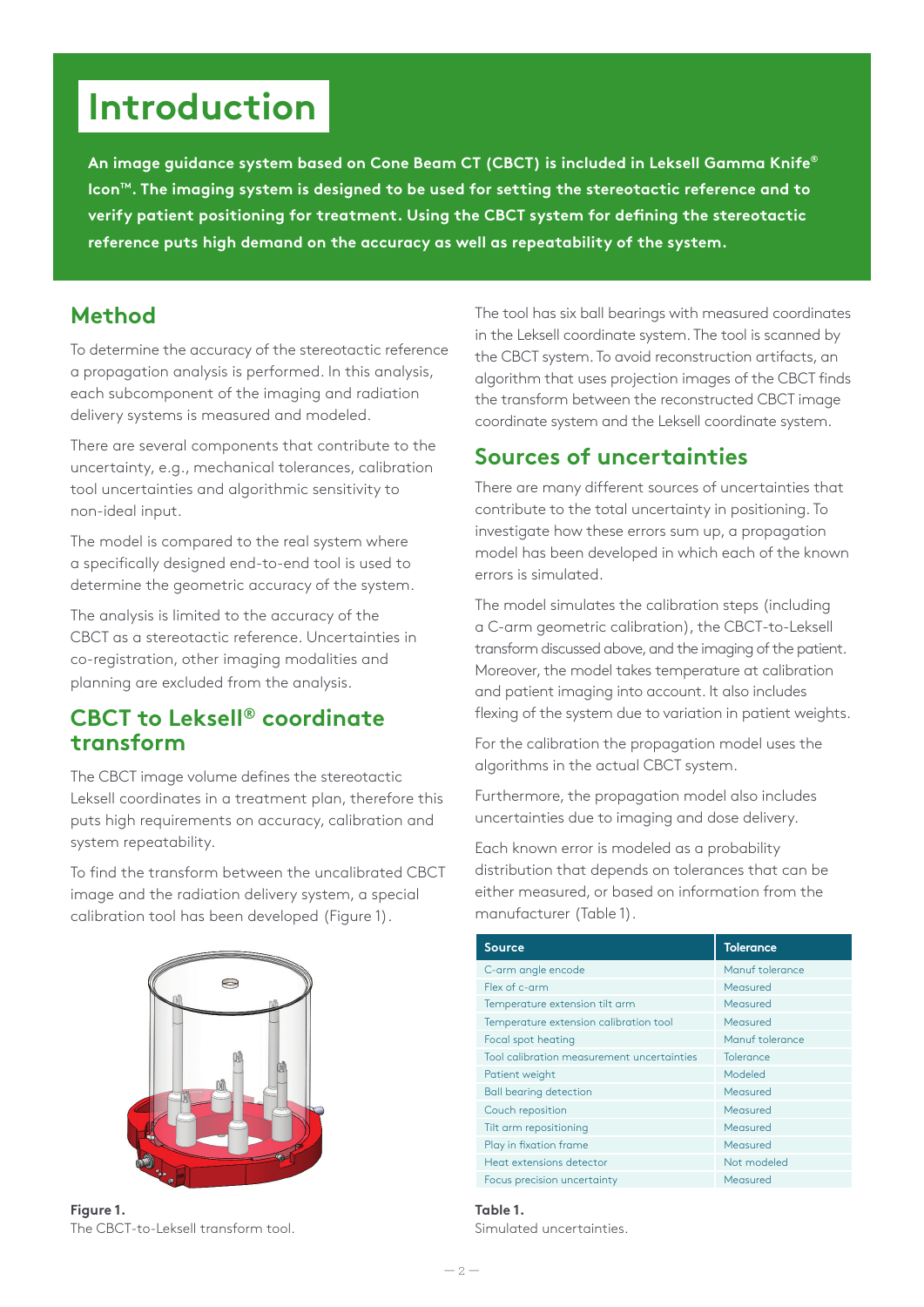## **Results**

The uncertainty of the system is defined as the deviation between a set of known stereotactical positions before and after a simulation through the error propagation model.

The result of the analysis shows that the mean position uncertainty is small, implying that there are very small systematic errors. The standard deviation is also small, showing that the error magnification in the calibration chain is small.

The largest effect on the uncertainty was found to be couch sagging for very large patients (~0.18 mm for a 210 kg patient) and large temperature variations, i.e., low room temperature at calibration but high temperature during scan, which could be in the order of 0.15 mm for large temperature variations.

Fortunately, the sagging is in the yz direction and the temperature variation is mainly in the x direction. The system is calibrated with a weight of 70 kg on the couch which means that for a large part of the population the sagging is very small.

## **End-to-end test**

An end-to-end tool has been designed to measure the geometric uncertainty of the CBCT system. It uses 5 radiochromic films placed in a plane at different positions (Figure 2). The tool may be rotated and can be oriented in a vertical and a horizontal plane.



**Figure 2.** The end-to-end tool.

The films are placed in grooves made in the tool and needles are used to punch holes in the films. The tool is scanned with the CBCT system and by using a research prototype of the reconstruction software a small volume around the position of each of the five films is reconstructed with high resolution (0.1 mm voxel pitch). A script localizes the position of the punched hole in the CBCT images and determines the Leksell coordinates. This position is then irradiated with a 4 mm isocenter, see Figure 3.



#### **Figure 3.**

The tool reconstructed in high resolution in a small volume at one of the film positions. The green cross is where the shot position is planned.

The films are then scanned and evaluated. The distance between the center of the dose distribution and the punched hole is the 2D uncertainty of the system at the respective measured point. Figure 4 shows an example of an irradiated film.



**Figure 4.** A film irradiated with a 4 mm isocenter.